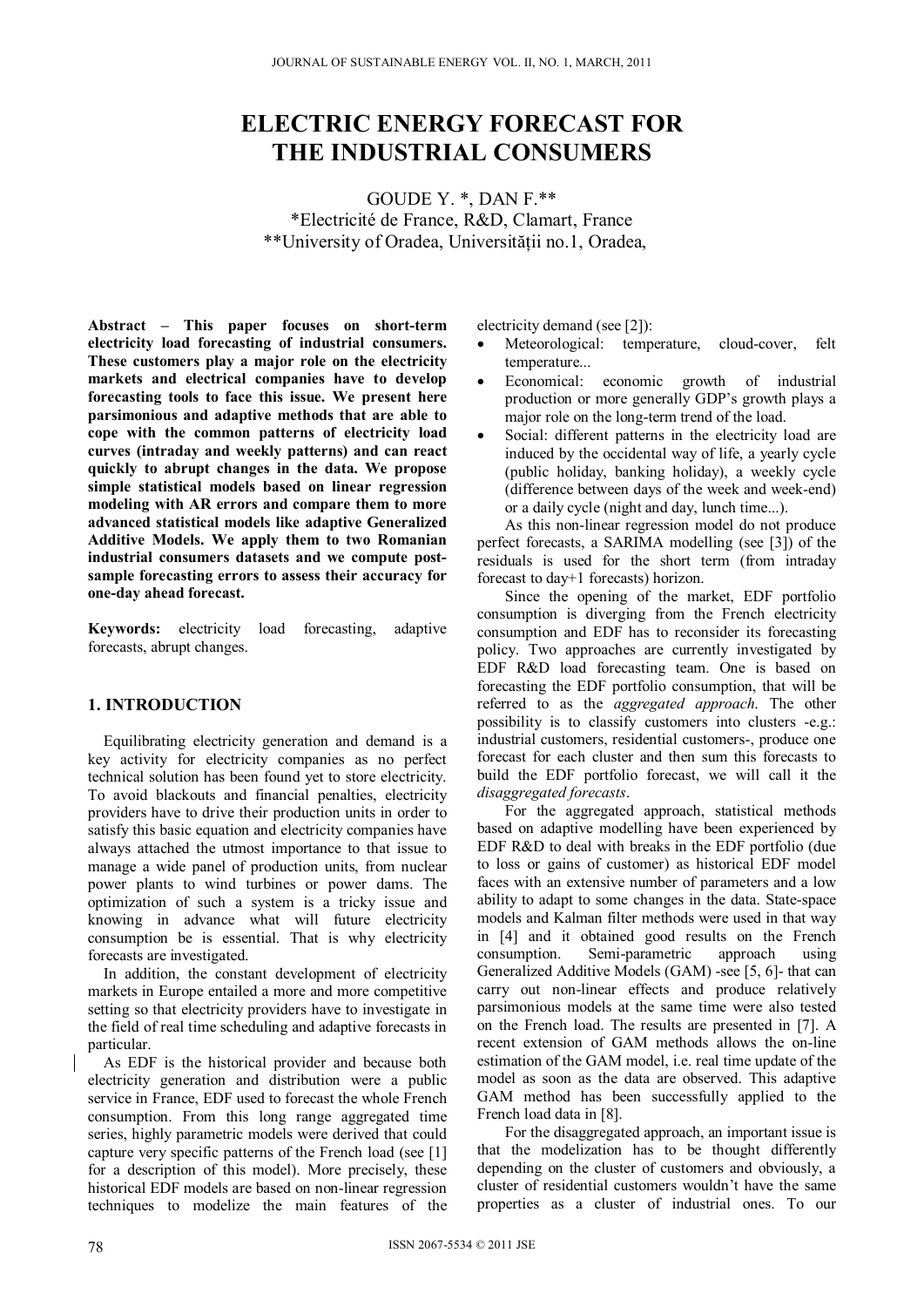knowledge, a few work is available in the literature concerning this disaggregated approach. One can find in [9] a method to optimize the clustering to improve the prediction of the aggregated signal; the historical EDF model producing the forecasts. The data considered in this paper are individual customer data, mostly industrials, and it has been shown that the historical EDF model that behaves quite well on the aggregated signal can't fit with all these individual consumptions. That makes sense as industrial processes can be very different from each other and submitted to different hazards.

We propose here to focus on the problem of forecasting individual industrial customers. As EDF individual commercial data are highly confidential, we propose to apply adaptive GAM methods to two Romanian industrial customers provided by the University of Oradea. We argue that non-parametric modelling is particularly useful in this situation as it provides a less restricted framework than parametric models, and thus can cope with different individual features with a few human interventions. Furthermore, the on-line adaptation of GAMs is a way to deal with breaks in the industrial processes.

# **2. GAM METHODS: A BRIEF INTRODUCTION**

We observe data  $(X_t, Y_t)$  where  $Y_t$  is a real random variable to predict and  $X_t$  the p-dimensional t<sup>th</sup> line of the  $n \times p$  matrix X of the explanatory variables. The index *t* is the time.

A GAM is a Generalized Linear Model with a nonlinear part, for example:

$$
g(\mu_i) = X_i^* \theta + f_I(x_{Ii}) + f_2(x_{2i}, x_{3i})
$$

where  $\mu_i = E(Y_i)$  and Y ~some exponential family distribution. The  $f_j$  are each represented using a linear

basis expansion (e.g. a B-spline basis) and  $X_i^*$  is a line

from the matrix  $X^*$  included in  $X$  of the variables having a linear relation with  $Y$ . In the following, the link function  $g$  will be the identity.

Different methods exist in the literature to estimate such non-linear models. Among the most popular ones stands the backfitting algorithm from Hastie and Tibshirani (see [10]) which is implemented in the statistical softwares SAS, S-PLUS and in the *gam* R package. We don't use this algorithm as to our knowledge no on-line update of the model is available for now. Another popular method is the Penalized Iterative Re-Weighted Least Square (P-IRLS) method from Simon N. Wood [6] implemented in the *mgcv* R package. This method is particularly adapted with real time forecasting problems as it allows the on-line update of the GAM model since the 1.7.6 version.

In a schematic form, this consists in the following procedure. First of all, given a -potentially high dimensional- spline basis (ex: B-splines, cubic regression splines...) the algorithm proceeds in an evaluation of the basis over the data  $X$ . We denote  $U$  the corresponding

evaluation which is a  $n \times q$  matrix, where *q* is the dimension of the spline basis. Then, given a vector valued penalization parameter  $\lambda$  -controlling the smoothness of the  $f_i$ - the second part of the algorithm consists in solving the following optimization problem to obtain the penalized regression of the data on this spline basis:

$$
min_{\beta} ||Y - U\beta||^2 + \sum_{j} \lambda_j \beta^t S_j \beta
$$

Where the sum is made over all the non-linear effects in the model,  $S_i$  are known matrix corresponding to the spline basis. When  $\lambda$  is fixed this problem is equivalent to a ridge regression problem and can be readily solved. The trickiest point is the choice of the  $\lambda$  parameter. In the *mgcv* package this is done with General Cross Validation methods (GCV). We refer to [5] and [6] for a more in depth description of the method.

#### **3. DATA PRESENTATION**

#### **a) The data**

For this study, University of Oradea provided us with two industrial consumptions. These are hourly data, from January  $1<sup>st</sup>$ , 2011 up to March  $31<sup>st</sup>$ , 2011 with a lot of missing data each month (about 10 days). Furthermore, no explanatory variable were available and we have no information about the industrial processes that drive these consumptions.



**Fig. 1. Electricity load from January to March 2011 for the 1st industrial consumer.** 



**Fig. 2. Electricity load from January to March 2011 for the 2nd industrial consumer.** 

Figure 1 and figure 2 show the two electricity load curves of these consumers for this period of time after data pre-processing: we have observed outliers –data are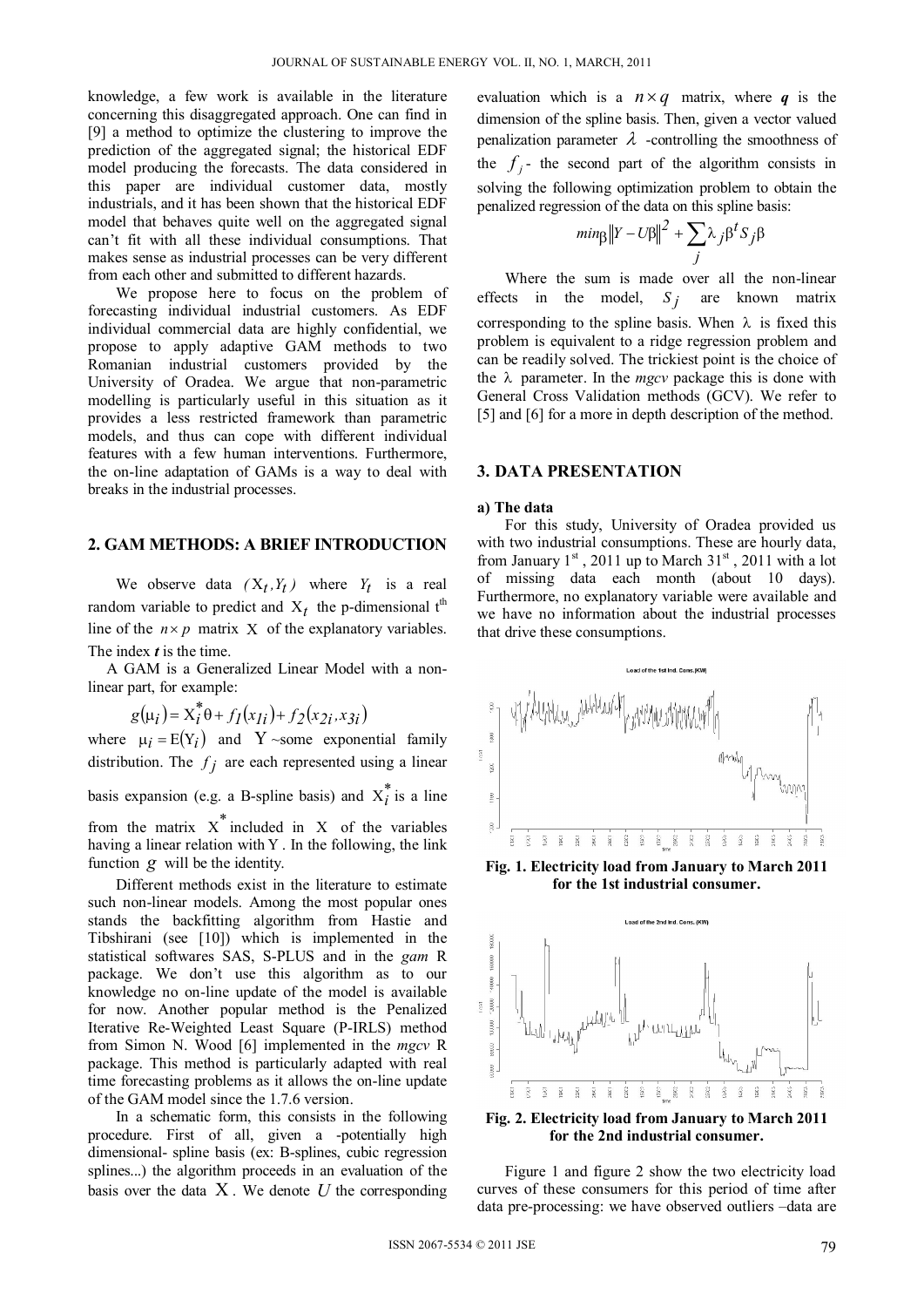about 1000 times the "normal" load- on the 01/04, 02/04 and 04/04 all day long and 03/31 at noon. These outliers are excluded from the data set.

A preliminary observation is that these two series look very different. The 1<sup>st</sup> consumer's time series is "smoother" than the 2<sup>nd</sup> which exhibits some peak days. These peaks would probably be difficult to predict without any exogenous information. Another interesting point is that the two series exhibit breaks at the beginning and at the end of March. As we have no information about the underlying industrial processes and no explanatory variable we have to design adaptive forecasts to cope with these breaks.

#### **b) Basic features of the data**

Daily patterns are basic features of electricity load curves (see e.g. [2] or [11]), and that seems to be the case for the  $1<sup>st</sup>$  consumer and less obvious for the  $2<sup>nd</sup>$  one as shown in figure 3 where the acf for the two series are plotted.



**Fig. 3. ACF for the 1st and 2nd industrial consumers** 

This is confirmed by figure 4 where the box plots of the two signals are plotted relatively to the hour of day. Clearly, the  $1<sup>st</sup>$  signal has a more significant daily effect that the  $2<sup>nd</sup>$  one.





We also observe a week days/week-end effect that corresponds to low electricity consumption on weekends. This is shown in figure 5. Once again, the effect is more pronounced for the 1<sup>st</sup> consumer.



**Fig. 5. Box plots of the 1st (left) and 2nd (right) consumptions for week days (in red) and week-ends (in blue).** 

## **4. MODEL**

In this section we present the first step of our work that consists in model selection and estimation. The philosophy of the work is to derive parsimonious and general models that can adapt to the different features of the two signals presented in section 3 and react quickly to breaks in the data. In a first part, we present a simple model based on basic regression techniques that will be a good benchmark in the following. The estimation of GAM models comes in a second part.

We divide the data set into two parts. The first month (January) is devoted to the estimation of the models. The two following months will be used as a validation set to evaluate the forecasting performances of our models. Note that the estimation set and the validation set are defined in an unbalanced way. This is due to the fact that the estimated models will be updated on-line during the forecasting step, so that the estimation set will grow with time afterwards.

To measure the quality of our models we used two common criteria: the Root Mean Square Errors (RMSE) and the Mean Absolute Percentage Error (MAPE) that are defined as follows. Considering a response variable  $y = (y_1,..., y_n)$  and an associated forecast  $\hat{y}$  the RMSE and MAPE are:

RMSE(
$$
y
$$
,  $\hat{y}$ ) =  $\sqrt{\frac{l}{n} \sum_{i=1}^{n} (y_i - \hat{y}_i)^2}$   
MAPE( $y$ ,  $\hat{y}$ ) = 100  $\frac{l}{n} \sum_{i=1}^{n} \left| \frac{y_i - \hat{y}_i}{y_i} \right|$ 

These criteria are widely used in forecasting literature, the RMSE as quadratic loss is most popular loss in statistics and the MAPE as it expresses accuracy as a percentage and thus is easy to interpret.

### **a) A regression model**

We fit a regression model that expresses the basic data features exposed in section 3. This model is described in the following equation: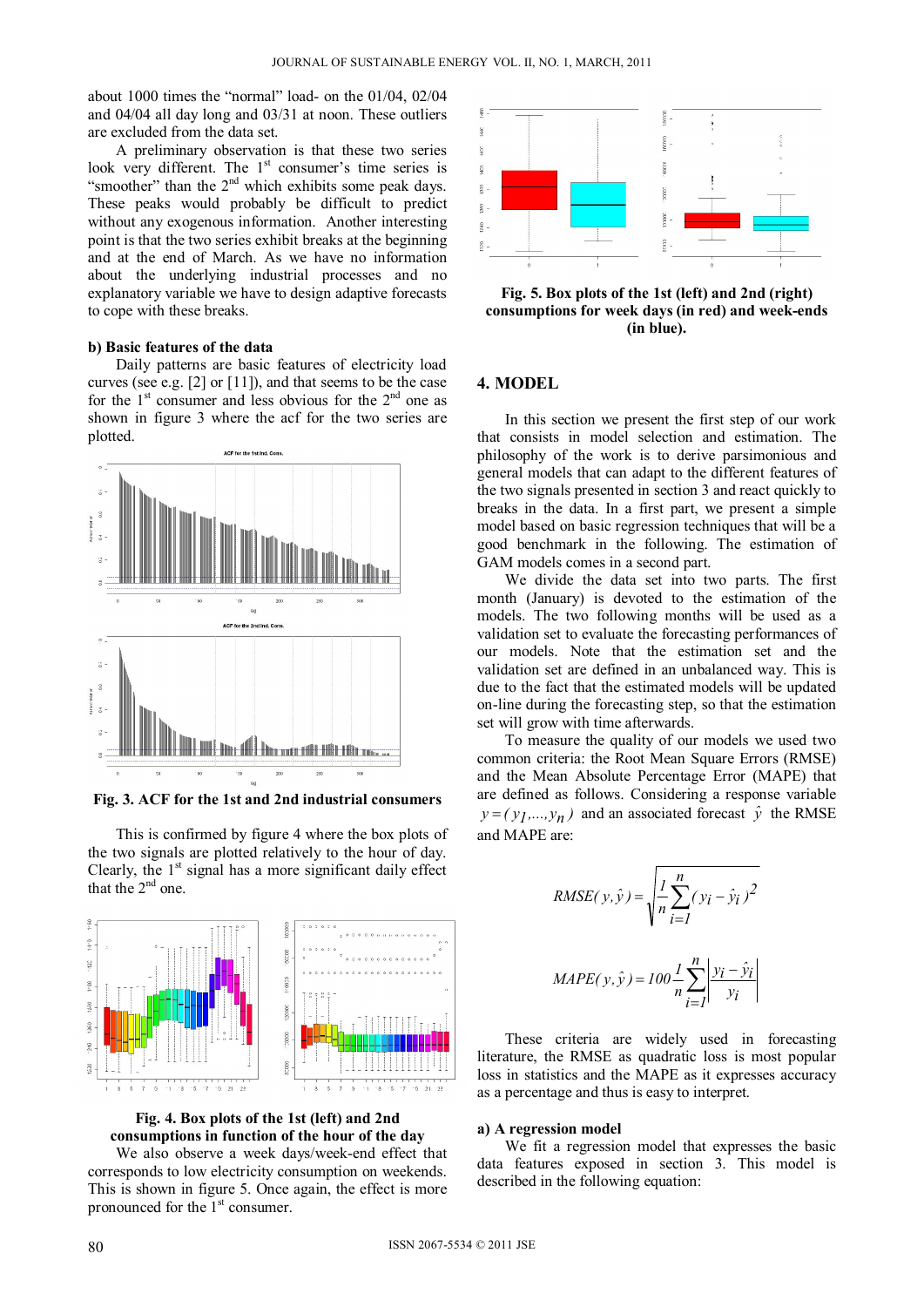$$
y_t = \sum_{q=1}^{2} \sum_{j=1}^{24} a_j^q I_{ij}^q = j I_{ij}^q I_{ij} = q + \varepsilon_t
$$

where  $h_i$  and  $d_j$  are respectively the hour and the day type observation *i* and  $\varepsilon$  is supposed to be an AR model:  $\varepsilon_t = b\varepsilon_{t-24} + u_t$ , where  $u_t$  is an i.i.d. white noise. We consider two day types: week days and week ends. This model simply fit two different hourly patterns for this two day types, plus a lag effect of the forecasting error observed a day before. The choice of this autoregressive structure is made according to the daily seasonality observed in figure 3 and also to allow this model to produce day ahead forecasts –intraday correlations surely exists and should be exploited for intraday forecasts-.



**Fig. 6. Scaled (divided by their maximum values) daily patterns for week days (in red) and week end**  estimated on the 1<sup>st</sup> consumer (solid line) and the 2<sup>nd</sup> **one (dashed line).** 

We proceed to the estimation of this model in two steps. First we estimate the fix patterns, and then we fit the AR model on the residuals of this estimation. Figure 6 shows the scaled estimates of these daily patterns for the two signals. The daily patterns are very different on the two signals and the distinction between weekdays and weekends is more pronounced for the  $1<sup>st</sup>$  consumer.





**Fig. 7. Load (in black) and estimated load (in red) over the estimation set (January 2011).** 

The estimated load obtained from this model is presented on figure 7. As expected, the best fitting is obtained for the  $1<sup>st</sup>$  consumer and the estimation error goes from 1.1% for the 1<sup>st</sup> consumer to 11.7% for the 2<sup>nd</sup> consumer. Notice that for the  $2<sup>nd</sup>$  consumer the estimation error is higher after AR correction than before. That is due to the peak day observed on January the  $6<sup>th</sup>$ . At that time the estimation error is high and this error is regrettably propagated over the next days.

**Table 1. Estimation results on the two signals RMSE and MAPE for the linear regression model.**

|                               | Daily<br>patterns | Daily patterns+AR<br>model |
|-------------------------------|-------------------|----------------------------|
| 1st consumer                  | $22 - 1.3\%$      | $20 - 1.1\%$               |
| <b>2nd consumer</b> 20596-11% |                   | 21088-11.7%                |

The auto-correlations are also checked and confirm the proposed AR model.

#### **b) GAM fitting**

The estimation and selection of the GAM\_consist in stepwise procedure where we successively test different modifications. As selection criteria we used the adjusted R-square and Student tests of the different linear and non-linear effects, we refer to [6] for a presentation of this indicators. This selection procedure is done for the 1<sup>st</sup> consumer, as it is the most "stable" consumer. We finally obtained the following model:

$$
y_t = \sum_{q=1}^{2} \sum_{j=1}^{24} a_j^q I_{i}^{j} h_i = j_{i}^{j} I_{i}^{j} = q_{i}^{j} + s(y_{t-24}) + s(t) + \varepsilon_t
$$

Where the notations are the same than for the regression model  $y_{t-24}$  is the 24-hour lag of  $y_t$  and  $\varepsilon_t$ is an iid white noise. The main differences with the regression model presented in a) are:

- a non-linear effect  $s(y_{t-24})$  for the 24 hour auto-correlation
- a non-linear trend  $s(t)$

The non-linear effect plays an important role as it allows the off-line estimation of smooth changes in the data. This is presented on the figure 8.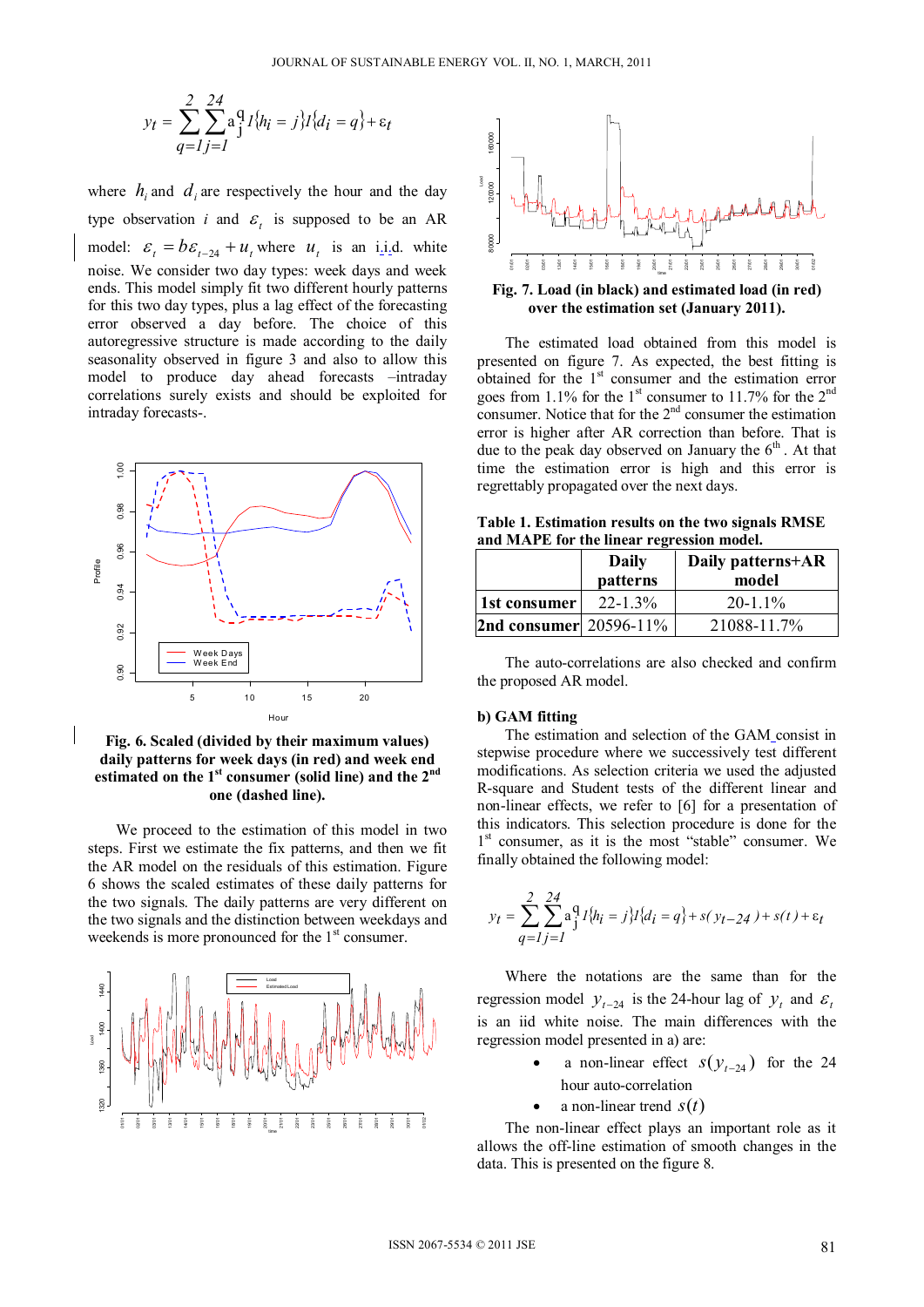

**estimated non-linear trend.** 

The estimation errors we obtained are summarized in the table 2. According to this statistics one can roughly assess that the estimation fitting is better for GAM than for the linear regression model, on the two signals. Actually, as we introduce non-linear effect in GAM, the degrees of freedom of these models are greater than for the linear model. More precisely, the *mgcv* package produce an estimated degree of freedom and our GAMs have nearly 5 degrees of freedom more than the linear model and this improvement can be due to overfitting. We'll see in the next section that it is not the case.

**Table 2. Estimation results on the two signals - RMSE and MAPE for GAM.**

|              | GAM-<br><b>RMSE</b> | <b>GAM-MAPE</b> |
|--------------|---------------------|-----------------|
| 1st consumer | 16                  | $0.90\%$        |
| 2nd consumer | 18733               | $9.60\%$        |

# **5. FORECASTING**

This last section is devoted to the forecast of the two industrial consumption signals. As previously described we forecast this time series over the two last months of the data (February and march 2011) and we allow the online update of our two models. Each 24 hours, the parameters of the regression model and the GAM are updated before a new prediction is made. The forecasts we obtain over the 2 months are shown in figure 9. The forecasting results are presented in the table 3.



As expected, the forecasts results are better on the first signal, with a 2.7% MAPE. This is a quite good performance as we forecast without any exogenous information. In addition, bad forecasts correspond to the breaks at the beginning and at the end of March as the models adapt progressively to these changes and exhibit a kind of inertia to the breaks. Anyway, the two models realize slightly the same performances on the 1<sup>st</sup> consumer signal. An interesting point is that the GAM is really better than the adaptive linear regression model on the  $2<sup>nd</sup>$  signal. This is quite obvious after the second pick day that occurs at the beginning of March. The linear regression model adapts really slowly to this break in comparison to adaptive GAM.

**Table 2. Forecasting results on the two signals RMSE and MAPE for the two adaptive models.**

|              | <b>Adaptive Reg.-</b><br>ΑR | <b>Adaptive GAM</b> |
|--------------|-----------------------------|---------------------|
| 1st consumer | $61 - 2.7\%$                | $63 - 2.7\%$        |
| 2nd consumer | 21837-18.9%                 | 20804-11.6%         |

Actually, the use of exogenous information should be very useful, especially for the  $2<sup>nd</sup>$  signal where the peak days have a harmful effect. We proceed to a last run of forecasts on the signal, excluding the peak days and we obtain the forecasts presented on the figure 10.